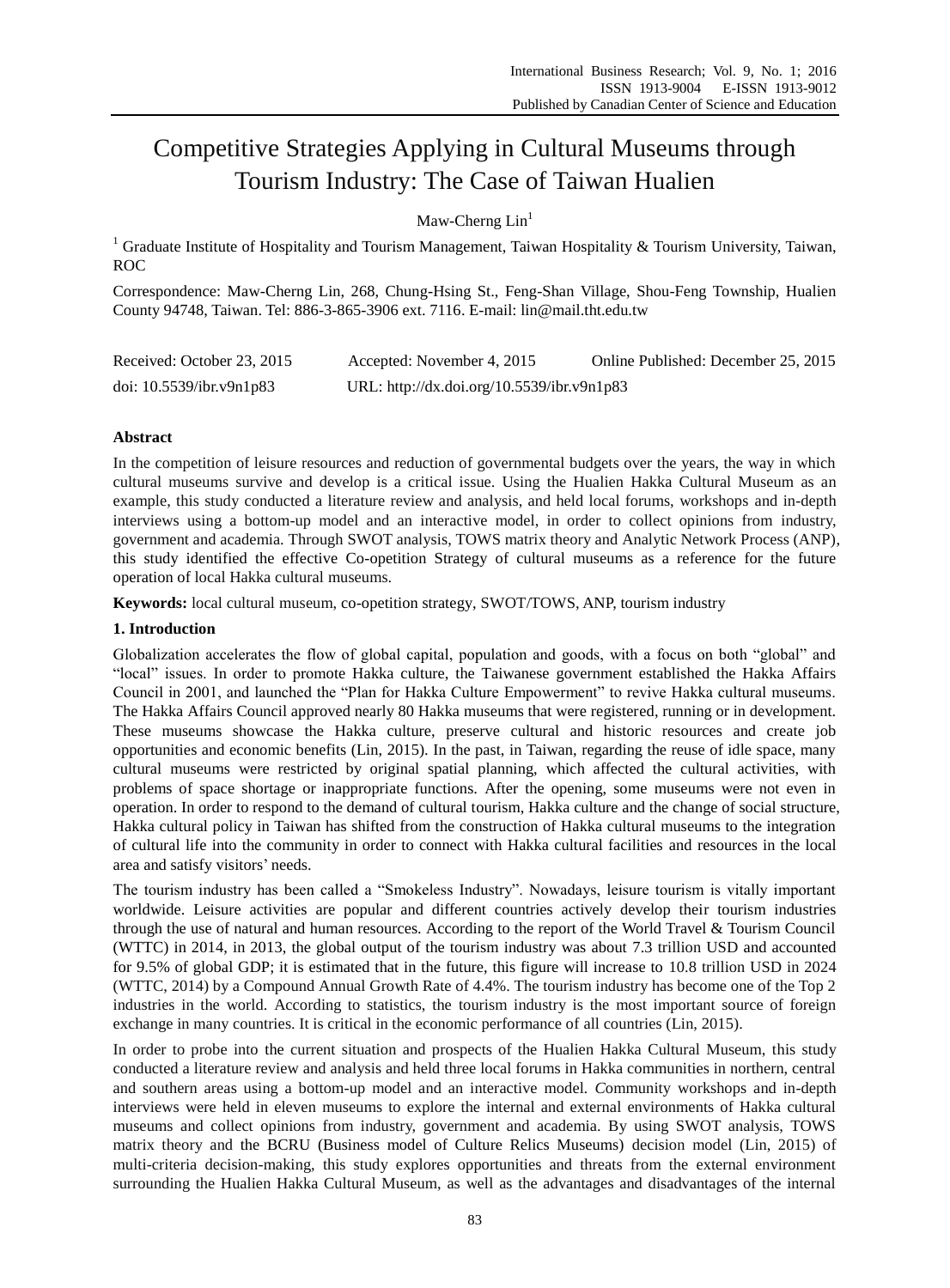environment. Based on these results, suggestions for a Co-opetition Strategy for different museums are proposed as reference for the development of local Hakka cultural museums in Hualien.

## **2. Literature Review**

In order to enhance culture and make full use of facilities, it is important to encourage public participation in tourist activities. The depth and content of local tourism should be enhanced by culture. Based on a literature review and expert opinions, this study proposed the following dimensions.

## *2.1 Cultural Tourism and the Tourism Industry*

In a broad sense, tourism includes cultural tourism, leisure tourism, health tourism, sports tourism, conference tourism, adventurous tourism, business tourism and pilgrimage (Picard, 1996, p. 164). Graburn (1989) explained the content of tourism, and classified it into natural tourism and cultural tourism. The World Tourism Organization (UNWTO) defines cultural tourism as tourism behaviour for a specific cultural motive. It satisfies people's multiple needs and tries to enhance cultural literacy by imparting new knowledge, economy and experience. It includes participation in cultural trips to see performance art, participation in festivals or other cultural activities, visits to historic relics, the study of nature, folk customs or art, and religious tourism (Zeppei & Hall, 1992). Greg (1996) suggested that cultural tourism means that people leave their homes to absorb new information and experience in cultural sites, in order to satisfy their cultural needs.

Museums, art exhibition halls, traditional tourist sites, historic buildings, historic relics and art festivals gradually become main tourist spots (Weiler & Hall, 1992). Participation in festivals has become an important part of modern tourism (Picard & Robinson, 2006). According to Poria, Butler, and Airey (2003), tourists' local experience is the key to cultural tourism and it is associated with local tourism models and tourists' personal backgrounds. Development of cultural tourism has become part of the phenomenon of globalization and many countries treat cultural tourism as a development strategy to enhance local economic growth. How to deal with tourism development and maintain local culture is currently an important issue for the cultural tourism industry. Jafari (1996) indicated that the tourism industry is a kind of social cultural phenomenon, and it is difficult to define its scope. It is associated with different dimensions, although its focus is on economy and culture. Cultural tourism is the most diverse type, with the largest scope and economic benefits among all categories of tourism. Different from mass tourism, which is based on high flow, low cost and provides a package of goods, cultural tourism is based upon low flow, high cost and provides a customized service.

Cultural tourism is tourist activity that interacts with cultural environments, including the landscape, visual performance art and other unique elements of the regional lifestyle, and which values tradition, events and creative cultures. Regarding the enhancement of local tourism by art, Aoyama (2009) suggested that through cooperation between local artists, cultural consumption of tourists, governmental support and subsidies, local sustainable development can be maintained. In brief, cultural tourism includes various kinds of tourism and people can thus learn about the thoughts and lifestyle of different cultures.

One of the key issues concerning the tourism industry is preservation, which includes physical space, the environment or place and a non-material sense of completeness. Through appropriate plans and structural design, balance can be achieved between the tourism industry and the preservation of capital and objects. From the perspective of anthropology, tourism is a cultural activity and it is directly associated with museums, cultural assets and historic relics. All kinds of tourism phenomena directly and significantly influence the countries. The key is to deal with the economy and drive conflict between the tourism industry and cultural value (Throsby, 2001).

The content of tourism should be enhanced by culture. The economic value of culture is developed by tourism development. In recent years, cultural tourism has become a key trend in the tourism industry. It is characterised by a drive to enhance residents' life quality and main assets to obtain internal investment and attract tourists. The phenomenon has not developed naturally but is designed and operated by humans. Tourists visit the historic relics or festivals, since they are attracted by the local human landscape or the unique culture. Based on the above, cultural tourism refers to all kinds of human activities in a country or region through national habit, religious rituals, folk art and traditional art, as well as all cultural activities that are presented to tourists in different places and at different times. Therefore, this study focuses on the particular cultural content constructed by the Hakka ancestors at different times in different areas of Hualien after national integration. They enrich the tourist locations and reinforce local industry.

#### *2.2 Hakka Culture and Tourism Industry*

'Hakka culture' refers to the Hakka's unique material culture and spiritual culture as well as the Hakka life style.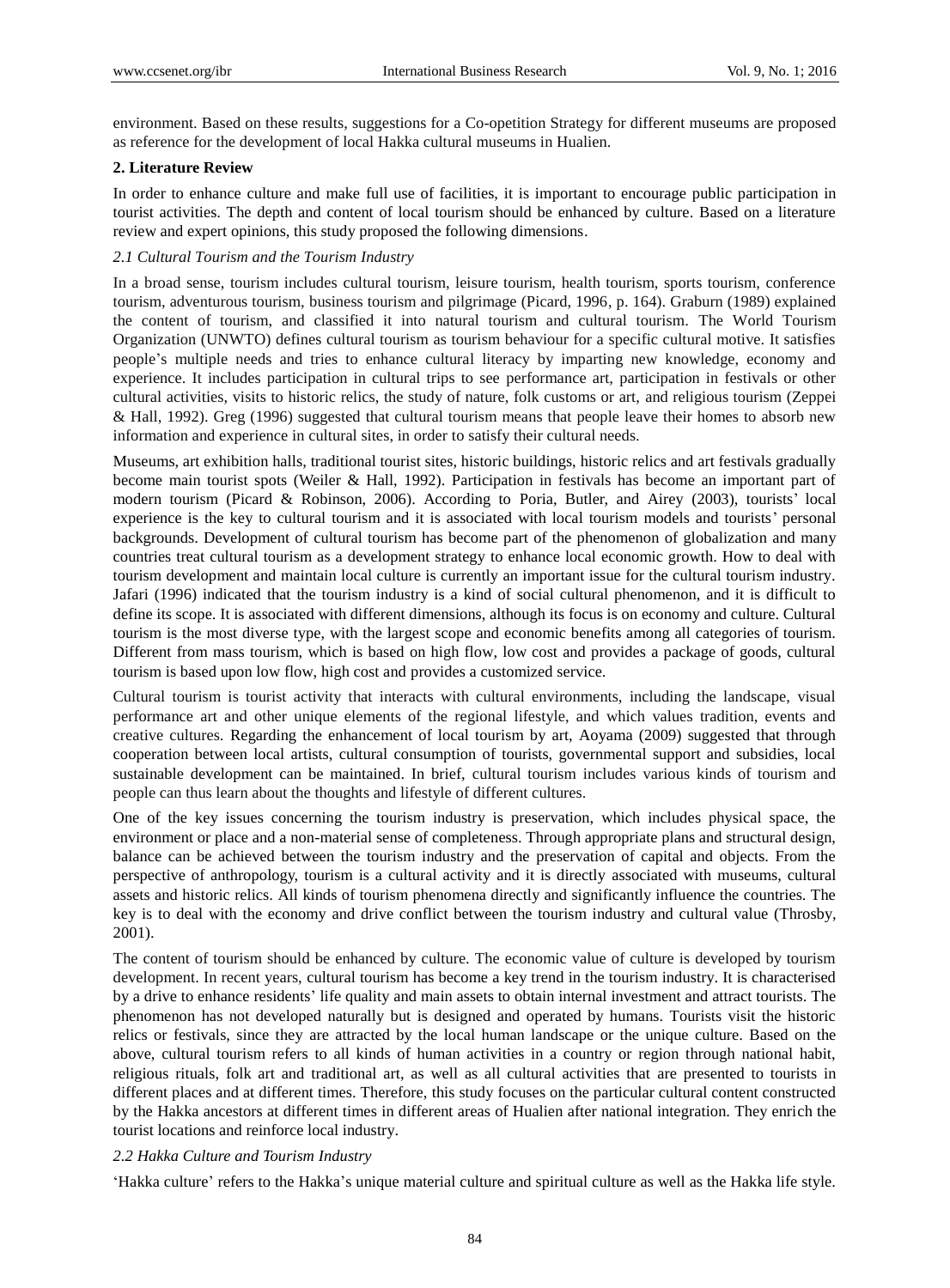Local characteristics refer to the resources to construct or represent local images or spirit. They include nature, ecology, humanity, local specialties and festivals. The central tenet of ethnic tourism is "uniqueness", of which the most attractive part is the unique regional culture. Thus, the creation of a powerful cultural image is the priority of Hakka townships. For instance, Fonglin Township (Hualien County), Beipu Township (Hsinchu County), Xinpu Township (Hsinchu County) and Meinong District (Kaohsiung City) are well-known for their unique Hakka cultural images. Falassi (1987) suggested that festivals are cultural events or social phenomena in people's real lives. Regarding regional tourism development, a unique style is required to attract the tourists, such as races, language, buildings, customs and festivals. Willim (1997) suggested that festivals are thematic activities of public celebration. They create community uniqueness and enhance local residents' identification. Quinn (2009) mentioned that the characteristics of festivals and public celebrations are important, since festivals and activities are important public ceremonies in the long term. They are continuous cultural customs for the public. Therefore, the "cultural tourism" developed in Hakka townships means that there are accessible characteristics and tourism through local resources, human design and Hakka images. Tourism includes not only travelling and sightseeing, but also economic, educational, social and cultural significance. It involves recreational activities and intellectual trips for physical and mental health.

## *2.3 Combination of Local Festivals and Marketing*

Cultural museums are mostly based on static operations, which combine local festivals with their plans, and can thus increase their profits. Festivals become global travelling phenomena (Getz, 1991; Prentice & Andersen, 2003). Festivals are usually associated with events. Allen et al. (2002) suggested that events are the unique rituals, ceremonies, performances and celebrations designed to take place at a specific time. Events include different scales, such as the Olympic Games and expositions of Mega-events, Special Events, Hallmark Events and Community Events. Festivals are usually Hallmark Events and Community Events (Hall, 1989) and are organized by cities, districts or local governments.

Festivals emphasize the culture of the local community. Getz (1997) suggested that festivals are public themed celebrations which demonstrate the historical meanings of community and important cultural practice of society. Uysal and Gitelson (1994) suggested that festivals are the plans to transform the traditional events into important measures to enhance tourism and attract potential tourists.

Generally speaking, festivals refer to celebrations and to the recollection and presentation of culture in a certain region, district or country. They are global cultural phenomena and are valued in academic study, policy establishment, tourism, art and community development (Robinson, Picard, & Long, 2004). Therefore, in the world, many countries and areas develop tourism, create an urban image and enhance the local economy through local festivals (Hall, 1992; Xie, 2004). Regarding local development, culture can create "Economies of agglomeration". Local buildings are reused and communities are restored. Enhancement of "local life quality" is certain (Heilbrun & Gray, 2001).

Currently, many areas apply the marketing theory of cultural tourism to regional development and there are several successful cases. However, since the regions have different resources, the cases cannot be applied to all situations. Operation and planning of the itinerary of cultural tourism can be based on the cooperation between the community and the travel industry, with the characteristics of local resources. It can combine tourism with local industrial activities. Uysal and Hagan (1993) suggested that short-term festivals based upon local human resources and cultural assets can reinforce the local image and attract tourists. Moreover, consumption of festivals can lead to the development of the local economy. Therefore, the future individual and collective operation of Hualien Hakka museums can be based on regional festivals.

## *2.4 Operation of Strategic Management*

Natural selection is the cruel principle by which creatures survive in nature. Business organizations are no exception. Therefore, how to survive and not be eliminated by the environment is the key concern of enterprises. With national financial difficulty, operation of future Hakka cultural museums will also be difficult; thus, in order to strengthen the use of Hakka cultural museums, we should develop precise and complete plans. Strategic management is one measure that would be appropriate. According to the literature on strategic planning, we can develop effective strategic analytical tools such as SWOT analysis and the TOWS matrix.

(a) SWOT analysis helps us to recognize and confirm the appropriate operational strategies, internal strengths, weaknesses and environmental opportunities and threats (Proctor, 1997) for organizations. External opportunities and threats mean that organizations benefit from or are harmed by society, the economy, the population, culture, politics, the environment and law. Internal strengths and weakness mean the execution of activities which can be controlled in organizations, such as their software and hardware. SWOT analysis was originally applied to the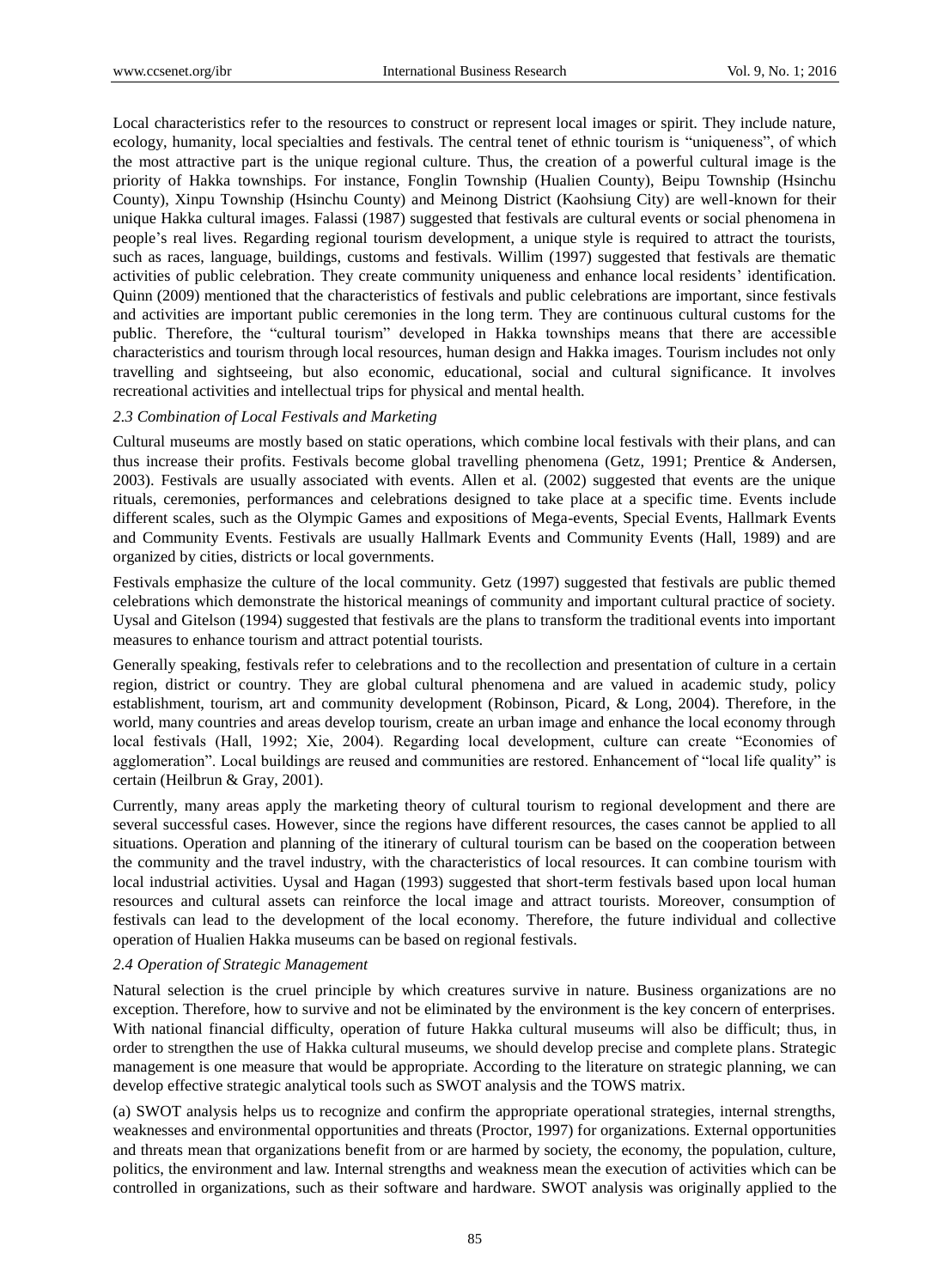formation of corporate strategy (Weihrich, 1982) and then more widely applied to the formation of overall strategy of enterprises (Weihrich, 1993; Proctor, 1997, 2000), industrial strategy analysis (Lin, 2015) or strategic planning for the tourism industry (Ramos, Salazar, & Gomes, 2000).

(b) TOWS matrix theory and Analytic Network Process (ANP): The TOWS matrix was proposed by Weihrich in 1982 and it aims to validate and construct (1) SO strategies; (2) WO strategies; (3) ST strategies; and (4) WT strategies using the results of SWOT analysis, matching tools to the TOWS matrix of Threats-Opportunities-Weaknesses-Strengths and logic reduction and connection, as shown in Figure 1.

| Internal                                                                         | Internal Strengths (S)                                                 | Internal Weaknesses (W)                                                              |
|----------------------------------------------------------------------------------|------------------------------------------------------------------------|--------------------------------------------------------------------------------------|
| Factors                                                                          | (Advantages)                                                           | (Disadvantages)                                                                      |
| <b>Strategies</b>                                                                | 1.                                                                     | 1.                                                                                   |
| External                                                                         | 2.                                                                     | 2.                                                                                   |
| Factors                                                                          | (Advantages)                                                           | (Disadvantages)                                                                      |
| <b>External Opportunities</b><br>(O)<br>1. (Opportunities)<br>2. (Opportunities) | SO strategies<br>To obtain opportunities by strengths<br>$(Max.-Max.)$ | WO strategies<br>To overcome weakness by obtaining<br>opportunities<br>$(Min.-Max.)$ |
| External Threats (T)                                                             | ST strategy                                                            | WT strategies                                                                        |
| 1. (Threats)                                                                     | To avoid threats by strengths                                          | To avoid weakness and threats                                                        |
| 2. (Threats)                                                                     | $(Max.-Min.)$                                                          | $(Min.-Min.)$                                                                        |

Figure 1. Principles of the TOWS matrix

Source: David, 1997; Lin, 2015.

According to recent studies (Frost, 2003; Kearns, 2006; Akli Achabou et al., 2009; Schroeder et al., 2010; Sanchis-Palacio et al., 2011; Atta-Ur-Rahman et al., 2012; Jeroen et al., 2012; Rodrigo et al., 2015; Belmondo et al., 2015), SWOT analysis is often combined with a TOWS matrix to develop the effective strategic planning needed by cases. However, because of the dependence of assessment criteria, this study deals with the planning of a Co-opetition Strategy of local Hakka cultural museums in Hualien using a BCRU decision-making model constructed via a SWOT-TOWS matrix theory and ANP.

## **3. Empirical Analysis of Cultural Museum**

## *3.1 Background of Hualien Hakka Cultural Museum*

According to the Hakka Basic Act in Taiwan, townships where at least one third of the population is Hakka are the key development areas for Hakka culture. Inheritance and communication of the Hakka language, culture and cultural industry are enhanced. In Hualien County, the Hakka development areas are Hualien City, Jian Township, Shoufeng Township, Fonglin Township, Guangfu Township, Rueisuei Township, Yuli Township and Fuli Township, as shown in Figure 2. Hakka cultural communities in the northern, central and southern areas are shown in Figure 3.

Hakka cultural museums in Hualien County can be classified into general cultural museums, historic cultural museums, natural science cultural museums, industrial cultural museums, performance cultural museums and artistic cultural museums. In Hualien County, there are currently one county, six township, two community and two private Hakka cultural museums, as shown in Figure 4.

## *3.2 Assessment of Co-Opetition Strategy of Hualien Hakka Cultural Museum*

## 3.2.1 Decision-making Evaluation Procedure

Operational strategies of Hualien Hakka Cultural Museum are broad and complicated and they should be treated with tolerant and flexible measures. ANP is based on complicated decision-making of dependence and feedback among the factors associated with this study. It can obtain most experts' opinions. Through consistency testing, it shows the coherence and logic of experts' comparisons of criteria. The assessment framework is shown in Table 1.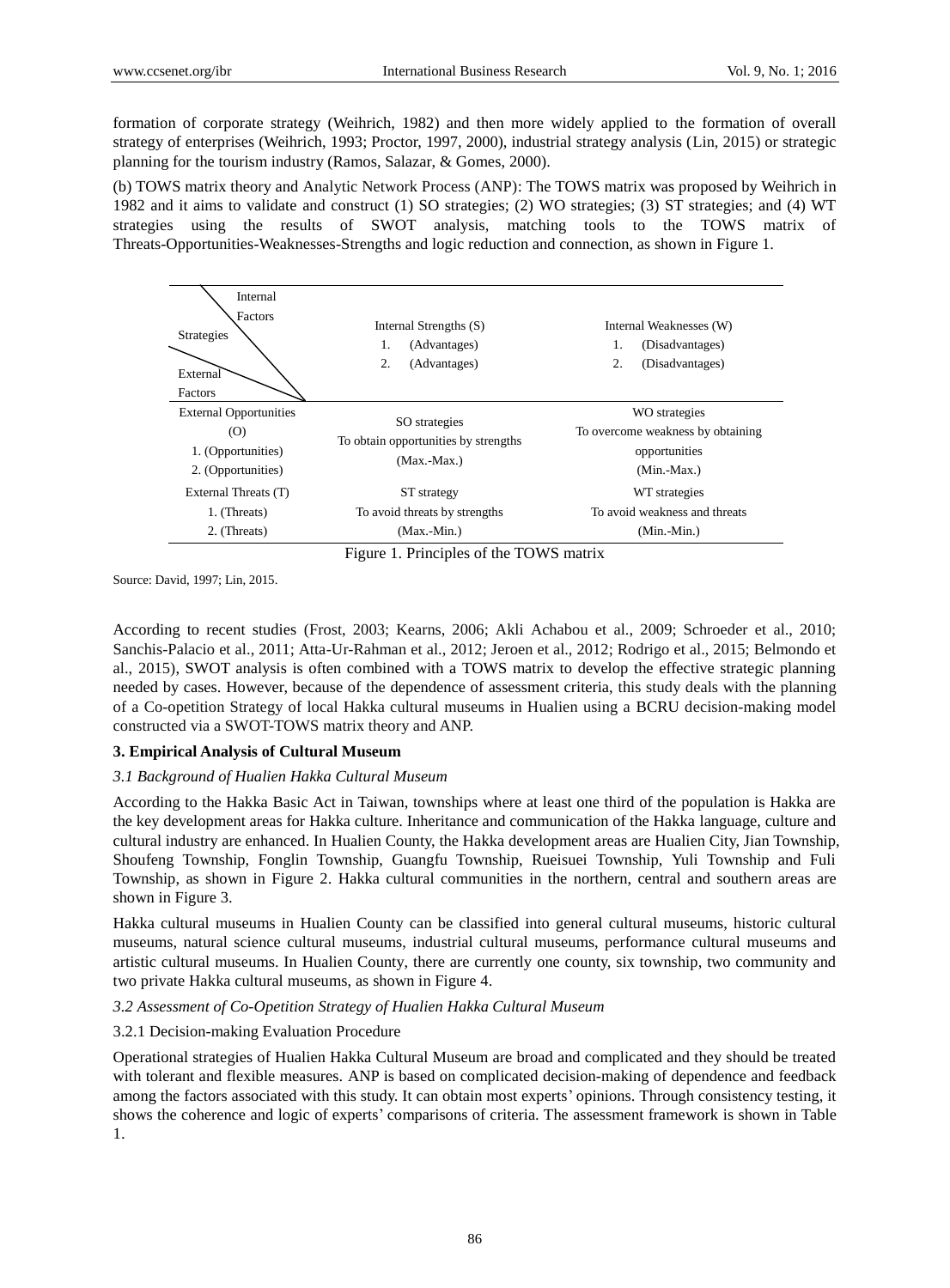

Figure 2. Locations and percentages of Hakka population in Hualien County



Figure 3. Hakka culture communities of northern, central and southern areas of Hualien County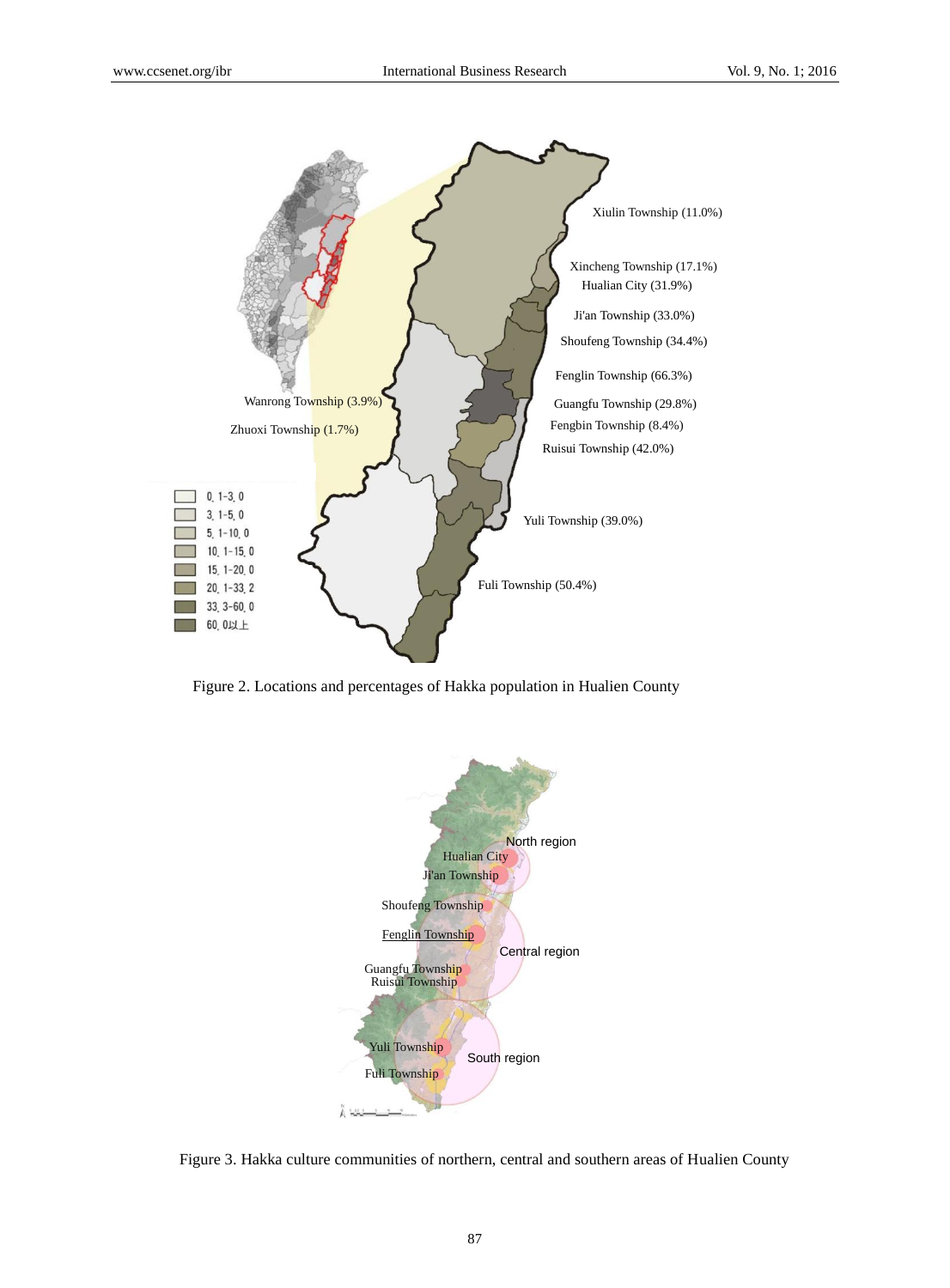

Figure 4. Distribution of Hakka cultural museums in Hualien

| Feasible       |                        | ပေး          | $C_3$       | .                 |             | $\cdots$ | $C_m$       |
|----------------|------------------------|--------------|-------------|-------------------|-------------|----------|-------------|
| strategy       | $W_1$                  | $W_{\gamma}$ | $W_3$       | $\cdots$          | $W_{\cdot}$ | $\cdots$ | $W_m$       |
| A <sub>1</sub> | $r_{11}$               | $r_{12}$     | $r_{13}$    | $\cdots$          | $r_{1j}$    | $\cdots$ | $r_{1m}$    |
| A <sub>2</sub> | $r_{21}$               | $r_{22}$     | $r_{23}$    | .                 | $r_{2i}$    | $\cdots$ | $r_{2m}$    |
|                |                        |              | $\cdot$     | .                 | $\cdot$     | $\cdots$ | $\cdot$     |
| $A_e$          | $^{\prime}$ el         | $r_{e2}$     | $r_{e3}$    | $\cdots$          | $r_{ei}$    | $\cdots$ | $r_{em}$    |
|                |                        |              |             | .                 |             | $\cdots$ | ٠           |
| $A_{n_k}$      | $r_{n_k}$ <sub>1</sub> | $r_{n_k,2}$  | $r_{n_k,3}$ | $\cdot\cdot\cdot$ | $r_{n_k j}$ | $\cdots$ | $r_{n_k m}$ |

Table 1. General evaluation of operational strategies of cultural museums

It is assumed that in Hualien Hakka Cultural Museum, there is  $A_{n_k}$  feasible strategy. The weight of assessment criterion  $C_j$  determined by the judge is  $W_j$  ( $j=1, 2, ..., m$ ) and the rating of the feasible strategy of assessment criterion  $C_j$  is  $r_{ej}$  Hence, Multiple Criteria Decision Making (MCDM) is used to investigate and assess the feasible strategy of the cultural museum. The decision-making evaluation process is shown as follows.

#### Step 1: Composition of decision group

According to the field and complexity of the decision-making issue, this study formed a decision group with five government officials, five scholars, five managers, five local residents, and five tourists.

## Step 2: Construction of problem structure

According to the literature review, the decision group interview, and group brainstorming, this study determined the system factors of decision-making. The assessment dimensions were generalized as government policy  $(D_1)$ , location of cultural museum  $(D_2)$ , facility planning and construction  $(D_3)$  and service planning and application  $(D_4)$ , as shown in Figure 5.

Assessment dimensions of government policy  $(D_1)$  include the completeness of regulations  $(C_1)$ , support of funds  $(C_2)$ , completeness of public facilities  $(C_3)$ , and the convenience of transportation  $(C_4)$ ; assessment dimensions of the location conditions of the cultural museum  $(D_2)$  include the location of the cultural museum  $(C_5)$ , characteristics of the cultural museum  $(C_6)$ , local residents' participation and passion  $(C_7)$ , ticket prices  $(C_8)$ , tourist spots in the neighbourhood and their attractiveness  $(C_9)$  and thematic spots  $(C_{10})$ ; the assessment dimension of facility planning and construction  $(D_3)$  includes preservation of historic relics or buildings  $(C_{11})$ ,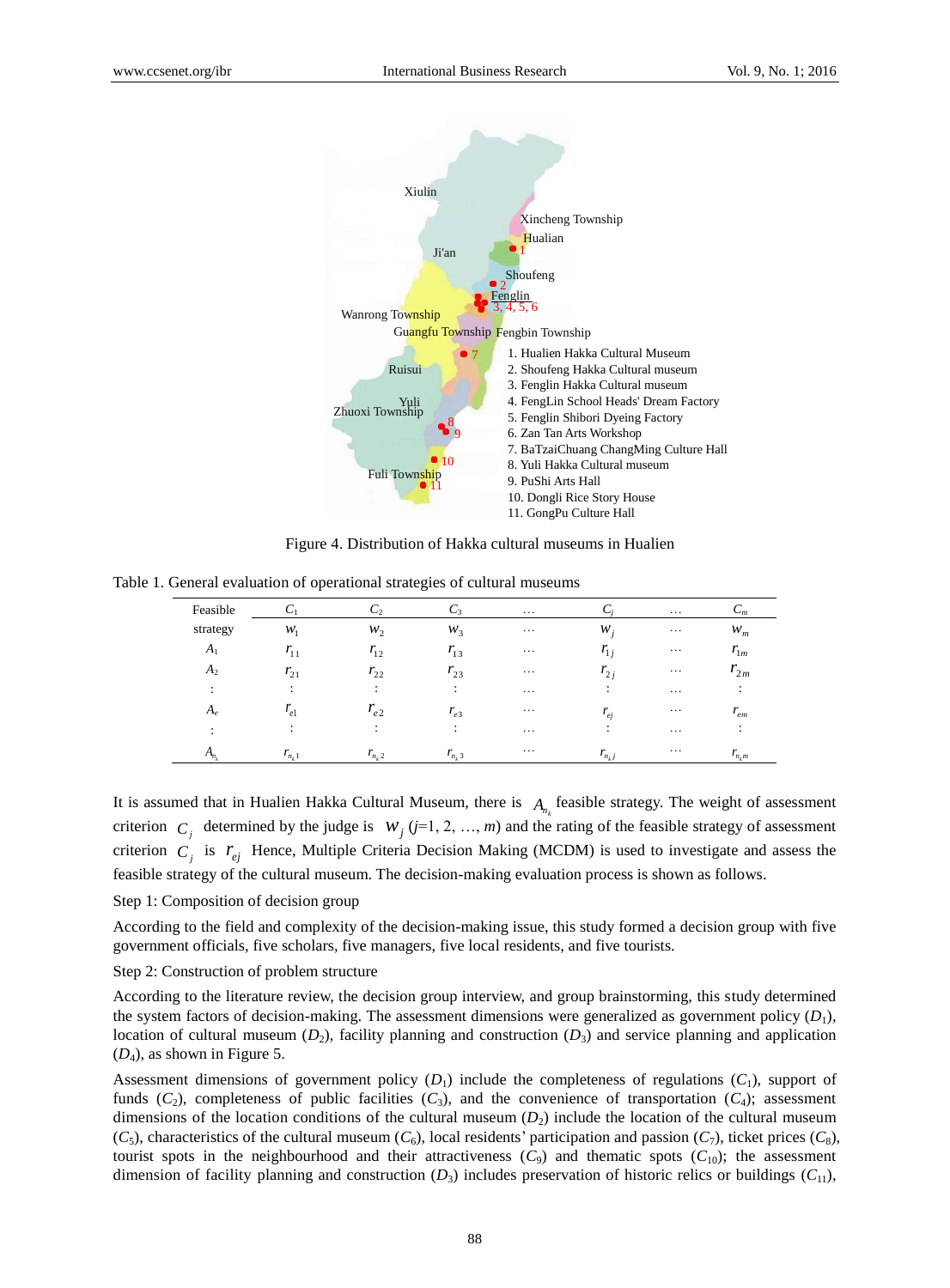cleanness and comfort  $(C_{12})$ , leisure facilities  $(C_{13})$ , use or visit route  $(C_{14})$ ; the assessment dimension of service planning and application  $(D_4)$  includes satisfaction with the guide and the explanation of facilities  $(C_{15})$ , completeness of historic and cultural information  $(C_{16})$ , attraction of traveling literature  $(C_{17})$ , the accessibility and richness of experiential activities  $(C_{18})$ , and the characteristics and prices of souvenirs  $(C_{19})$ , as shown in Figure 6.

Step 3: Questionnaire design and survey

The experts in the decision-making group judged the relative importance of factors according to the assessment of the hierarchical structure, based on the previous factor.

Step 4: Integration of expert preference

It is assumed that there are *R* experts in the decision-making group The experts judged the relative importance of the factors of different levels based on the constructed hierarchical structure. For pairwise comparison of *n* factor, the experts obtained one pairwise comparison matrix  $A^{h} (h = 1, 2, ..., R)$ :



*Note.* The solid lines mean outer dependence; bold curved arrows denote inner dependence. Figure 5. ANP decision-making model of operational strategy assessment of Hualien Hakka Cultural Museum

Source: Compiled by this study.

The experts might have different cognitions toward the problems and the values of pairwise comparison also differ: thus, their preferences are summarized. Among the commonly used geometric mean and majority rule, this study adopts the geometric mean. *R* experts meet consistent pairwise comparison value, integrated by the geometric mean. Matrix *A* of the integrated pairwise comparison matrix is below

$$
A = (a_{ii'})
$$
  
\n
$$
a_{ii'} = \left(\prod_{h=1}^{R} a_{ii'}^{h}\right)^{1/h}, ii' = 1, 2, ..., n
$$
\n(2)

Step 5: Construction of weights of factors of pairwise comparison matrix

Using the relative importance of *m* assessment criteria as an example, this paper compares the relative importance of assessment criterion  $C_j$  and assessment criterion  $C_j$  and judgment of the judge *h* is shown as  $w_{ij}^{hc}$  and  $w_{ji}^{hc}$ ,

$$
w_{ij}^{hc} = 1/w_{ji}^{hc}, \forall h
$$
 (3)

According to relative importance,  $w_{ij}^{hc}$  refers to 1-9.

Based on the previous comparison, this paper constructs an  $m \times m$  pairwise comparison matrix  $D_c^h$  and the elements are shown as follows: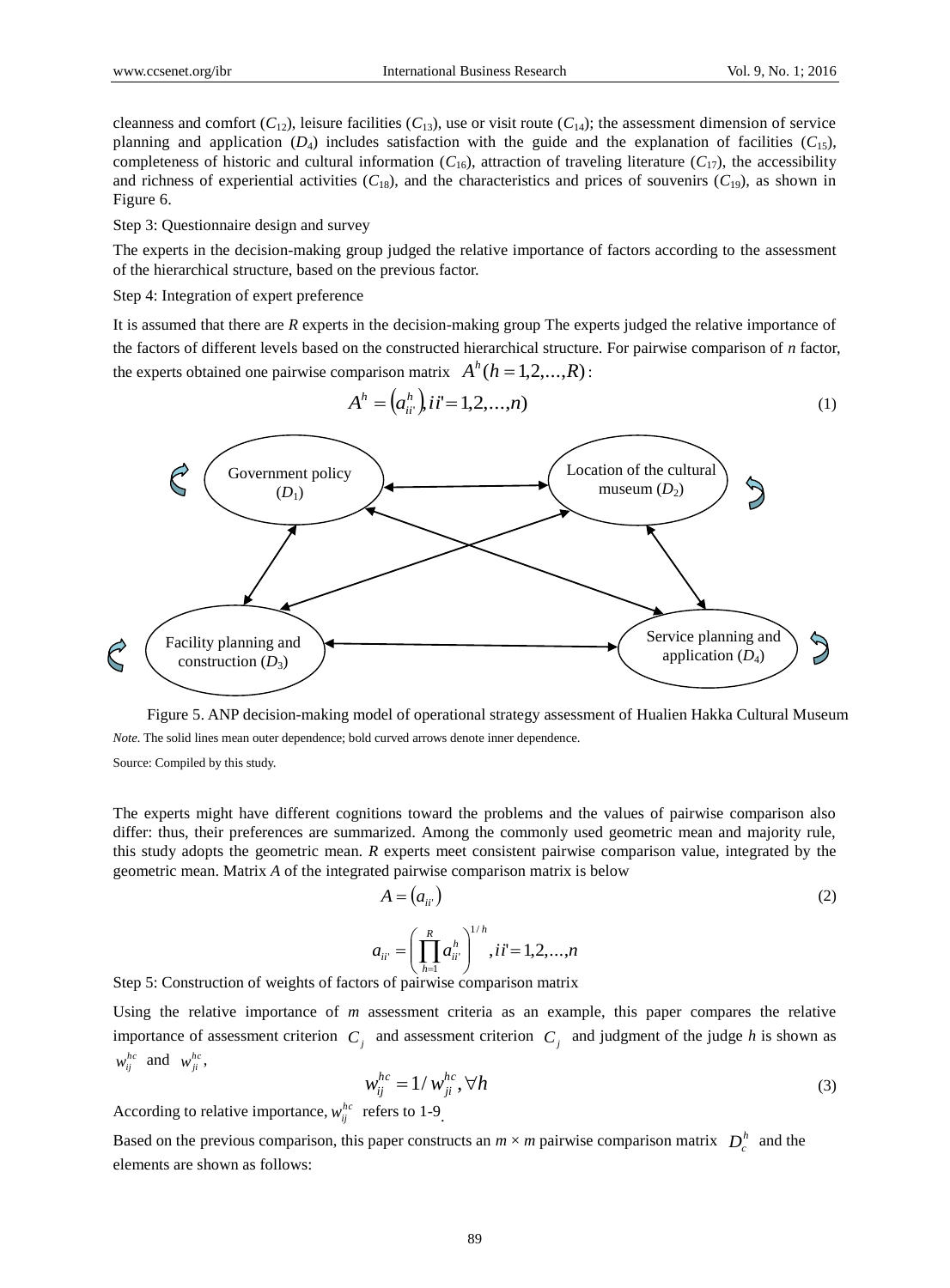$$
(a) d_{ij}^{hc} = 1, i = j, \forall h
$$

(b) 
$$
d_{ij}^{hc} = w_{ij}^{hc}, i \neq j, \forall h
$$
 (5)

$$
\text{(c)}\ \ d_{ji}^{hc} = 1/d_{ij}^{hc}, \forall h
$$

Step 6: Consistency test

Finally, the maximum eigenvalue  $\lambda_{\text{max}}$  of matrix  $D_c^h$  and the corresponding eigenvector  $W_h$  can be obtained:

$$
D_c^h W_h = \lambda_{\text{max}} W_h \tag{7}
$$

 $W_h = (w_1^h, w_2^h, ..., w_m^h)$  and it is the weight of *m* objectives obtained by the judgment of judge *h*. Since matrix  $D_c^h$  is a positive reciprocal matrix,  $D_c^h$  only has one maximum eigenvalue  $\lambda_{\text{max}}$  and the remaining eigenvalues are 0. Theoretically,  $\lambda_{\text{max}}$  should be equal to *m*. Since human judgment might be inconsistent,  $\lambda_{\text{max}}$  is higher than *m*. Thus, using the Consistency Index (*CI*), this study attempts to find out whether the decision-makers' judgment is consistent.

$$
CI = (\lambda_{\text{max}} - m)/(m - 1) \tag{8}
$$

When  $CI \leq 0.1$ , the judges' subjective judgment is consistent (Saaty, 1980).  $W_h$  is objective weight vector upon subjective judgment of the judge *h*.

## Step 7: Calculation of hyper matrix

There is dependence among factors in the problems. ANP aims to cultivate the relative weights of factors by using a hyper matrix. A hyper matrix consists of many sub-matrixes. A sub-matrix is a pairwise comparison matrix obtained by Eq. (1). When there is no relationship among the factors, pairwise comparison of the sub-matrix is 0. Since there is external dependence between the assessment dimension and the assessment criterion in this study, sub-matrix *F* means a pairwise comparison matrix of assessment criterion in the assessment dimension. Sub-matrix *G* means a pairwise comparison matrix of the assessment dimension of the assessment criterion. When there is internal dependence among assessment criteria, the pairwise comparison sub-matrix is shown by *H*. When there is no dependence among the assessment dimensions, it is shown by sub-matrix 0 and unweighted hyper matrix *W*' consists of the previous sub-matrix.

$$
W' = \begin{bmatrix} 0 & G \\ F & H \end{bmatrix}
$$
\nAssessment dimension

\nAssessment criterion

#### Step 8: Relative weight acquisition of feasible strategy

With assessment criteria, this paper compares the relative importance of feasible strategies, constructs a pairwise comparison matrix, and integrates the preference to acquire the maximum eigenvalue and corresponding eigen vector. Thus, the relative weights of feasible strategies are obtained.

Step 9: Decision making of the optimal strategy

Decision making of the optimal strategy can be based on the Desirability Index (Desirability Index; *DI*). The Desirability Index of feasible strategy  $A_i$  is shown by  $DI_i(i = 1,2,\dots,n)$ ,

$$
DI_{i} = \sum_{j=1}^{m} S_{ij} = \sum_{j=1}^{m} R_{j} W_{ij}, \forall i
$$
\n(9)

where,  $S_{ij}$ : Weight of *i* feasible strategy *i* of assessment criterion *j*.

*Rj* : Relative weight of assessment criterion *j*.

*Wij* : Relative weight of feasible strategy *i* of assessment criterion *j*.

Thus, the feasible strategy with the highest Desirability Index is the optimal strategy of the community, shown by  $\overline{A}^*$  .

$$
A^* = \left\{ A_i \middle| DI_i = \max_i \text{imum}(DI_k) \right\}
$$
 (10)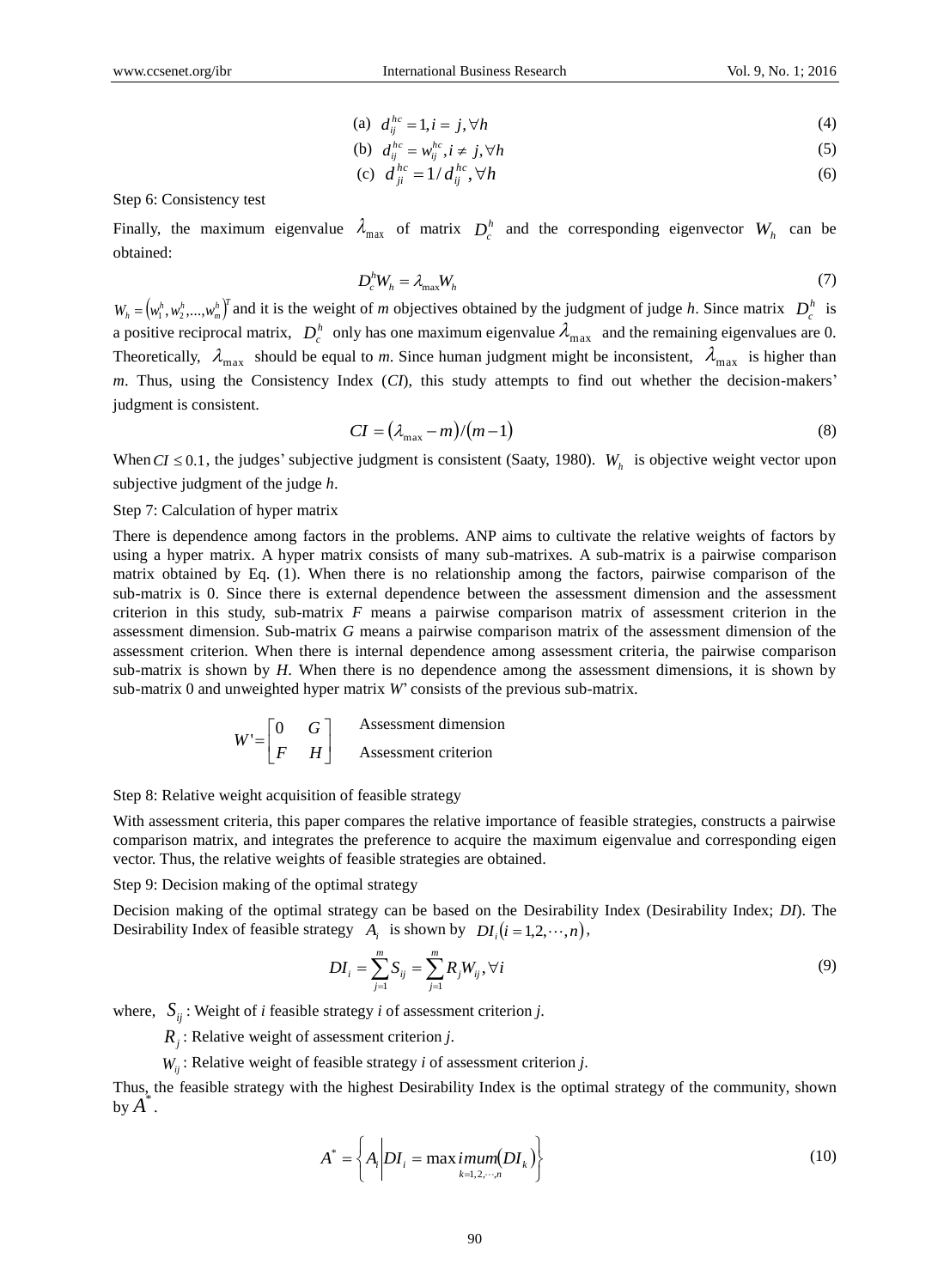

Level 3 Evaluation indicators

*Note.* The solid lines mean outer dependence; bold arrow of curve denotes inner dependence. Figure 6. Co-opetition strategy evaluation system of Hualien Hakka Cultural Museum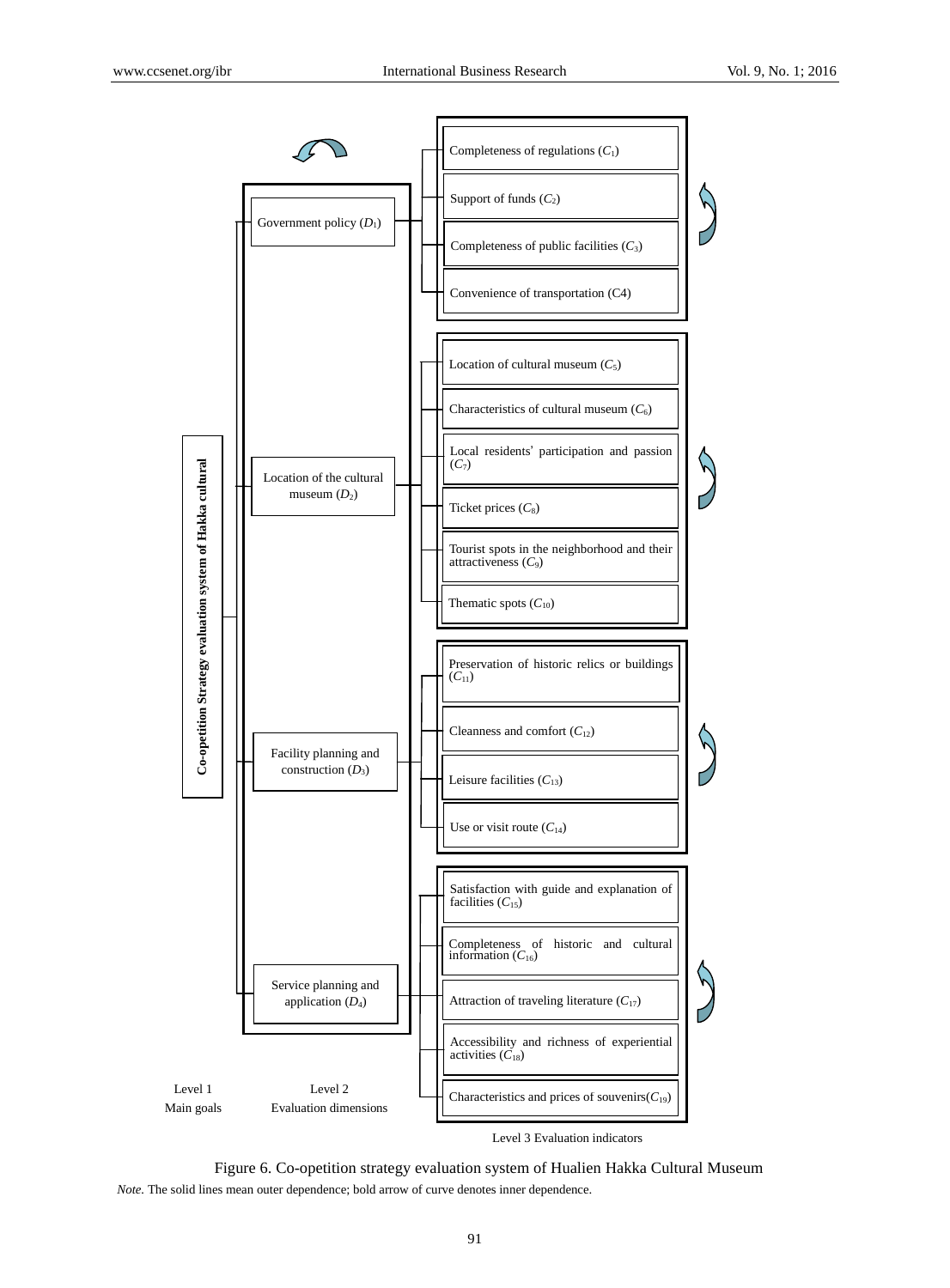# 3.2.2 Questionnaire Survey and Result

According to Step 3, based on characteristics, this study classified questionnaire subjects as follows: government officials, experts and scholars, cultural museum managers, local community residents, and tourists, with a total of 25 subjects, as shown in Table 2. The questionnaire contents were explained to the subjects.

| Table 2. Number of valid samples for the expert questionnaire in this study |  |  |  |  |  |  |  |
|-----------------------------------------------------------------------------|--|--|--|--|--|--|--|
|-----------------------------------------------------------------------------|--|--|--|--|--|--|--|

| Field of experts         | Number of valid samples |
|--------------------------|-------------------------|
| Government officials     | 5                       |
| Scholars and experts     | 5                       |
| Cultural museum managers | 5                       |
| Local residents          | 5                       |
| <b>Visitors</b>          | 5                       |
| Total                    | 25                      |

After retrieving the expert questionnaire, Eqs.  $(1) \sim (10)$  are used to obtain the results by Super Decisions 2.2.3 and the calculation includes (1) construction of a pairwise comparison matrix; (2) calculation of the eigen vector and consistency test; (3) calculation of the super matrix; (4) integration of expert preference; (5) integration of weights of factors. Thus, we obtain the relative weights of criteria of Hakka cultural museums in Hualien County.

a) Weight calculation result of assessment dimensions and discussion

This paper evaluates the Hakka cultural museums of Hualien County in four dimensions: government policy, location condition of cultural museum, facility planning and construction, and service planning and application. The weights of the assessment dimensions are shown in Table 3:

| <b>Dimensions</b>                          | Government<br>officials | Scholars and<br>experts | Cultural<br>museum<br>Manager | Local<br>residents | <b>Visitors</b> | Weights of<br>geometric mean | Ranking       |
|--------------------------------------------|-------------------------|-------------------------|-------------------------------|--------------------|-----------------|------------------------------|---------------|
| Government policy $(D_1)$                  | 0.2694                  | 0.3446                  | 0.2362                        | 0.1170             | 0.0604          | 0.2055                       | 4             |
| Location of the cultural museum $(D_2)$    | 0.3553                  | 0.2647                  | 0.2331                        | 0.2197             | 0.5151          | 0.3176                       |               |
| Facility planning and construction $(D_3)$ | 0.2166                  | 0.1876                  | 0.2616                        | 0.2636             | 0.2042          | 0.2267                       | 3             |
| Service planning and application $(D_4)$   | 0.1587                  | 0.2031                  | 0.2691                        | 0.3997             | 0.2203          | 0.2502                       | $\mathcal{L}$ |

Table 3. Decision-making group weights of assessment dimensions of Hakka cultural museum

Among the weights of different groups, the government officials pay the most attention to government policy and location condition; scholars and experts suggest that cultural museums rely on government policy and the content of cultural museums; cultural museum managers and local residents suggest that enhancement of the content of cultural museums as a priority. Tourists suggest that transportation and sports are the most important.

According to the results of the questionnaire, the ranking of weights of geometric means of dimensions of the cultural museum is shown as follows: (1) location condition of cultural museum (0.3176), (2) service planning and application (0.2502), (3) facility planning and construction (0.2267), (4) government policy (0.2055).

b) Results and discussion of relative weights of assessment criteria

Regarding the operation and performance of Hualien Hakka Cultural Museum, through field interviews and experts' brainstorming, this study constructed nineteen criteria, as shown in Figure 6. The results of steps 3 to 8 of the decision-making procedure are shown in Table 4.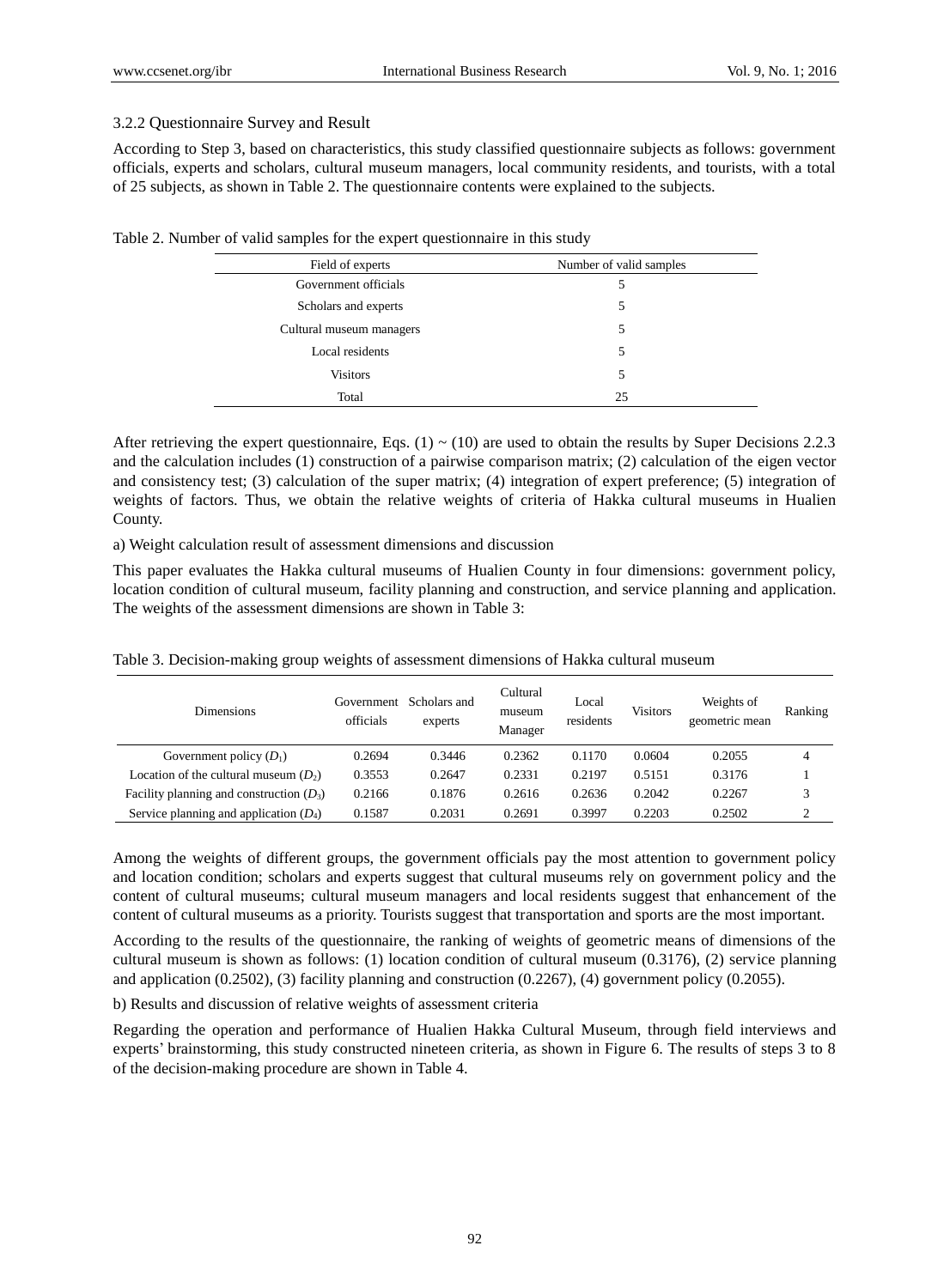| Assessment criteria                                                 | Government<br>officials | <b>Scholars</b><br>and experts | Cultural<br>museum<br>Manager | Local<br>residents | <b>Visitors</b> | Weights | Ranking |
|---------------------------------------------------------------------|-------------------------|--------------------------------|-------------------------------|--------------------|-----------------|---------|---------|
| $C_1$ Completeness of regulations                                   | 0.0483                  | 0.059                          | 0.0396                        | 0.03               | 0.0298          | 0.0413  | 16      |
| $C_2$ Support of funds                                              | 0.0459                  | 0.1011                         | 0.0456                        | 0.0571             | 0.044           | 0.0587  | 7       |
| $C_3$ Completeness of public facilities                             | 0.0544                  | 0.0282                         | 0.0451                        | 0.0525             | 0.081           | 0.0522  | 10      |
| $C_4$ Convenience of transportation                                 | 0.0663                  | 0.0415                         | 0.032                         | 0.0582             | 0.0685          | 0.0533  | 9       |
| $C5$ Location of cultural museum                                    | 0.065                   | 0.0389                         | 0.0493                        | 0.0489             | 0.0794          | 0.0563  | 8       |
| $C6$ Characteristics of cultural museum                             | 0.11                    | 0.0368                         | 0.1057                        | 0.1261             | 0.0429          | 0.0843  | 1       |
| $C_7$ Local residents' participation and<br>passion                 | 0.0508                  | 0.0419                         | 0.0587                        | 0.0526             | 0.0532          | 0.0514  | 11      |
| $C_8$ Ticket prices                                                 | 0.0296                  | 0.0232                         | 0.0401                        | 0.0253             | 0.0181          | 0.0272  | 17      |
| $C9$ Tourist spots in the neighbourhood and<br>their attractiveness | 0.0419                  | 0.0422                         | 0.0424                        | 0.0322             | 0.0799          | 0.0477  | 13      |
| $C_{10}$ Thematic spots                                             | 0.0484                  | 0.0357                         | 0.0626                        | 0.051              | 0.0559          | 0.0507  | 12      |
| $C_{11}$ Preservation of historic relics or<br>buildings            | 0.0254                  | 0.0263                         | 0.0232                        | 0.0283             | 0.0218          | 0.0250  | 18      |
| $C_{12}$ Cleanliness and comfort                                    | 0.0591                  | 0.0746                         | 0.0621                        | 0.0859             | 0.0497          | 0.0662  | 5       |
| $C_{13}$ Leisure facilities                                         | 0.0755                  | 0.0659                         | 0.0448                        | 0.0577             | 0.0718          | 0.0631  | 6       |
| $C_{14}$ Use or visit route                                         | 0.0676                  | 0.0864                         | 0.0953                        | 0.0736             | 0.0393          | 0.0724  | 3       |
| $C_{15}$ Satisfaction with guide and<br>explanation of facilities   | 0.0631                  | 0.0966                         | 0.0604                        | 0.075              | 0.0504          | 0.0691  | 4       |
| $C_{16}$ Completeness of historic and cultural<br>information       | 0.0646                  | 0.089                          | 0.0587                        | 0.0416             | 0.1451          | 0.0798  | 2       |
| $C_{17}$ Attraction of travelling literature                        | 0.0151                  | 0.0164                         | 0.0258                        | 0.0107             | 0.0135          | 0.0163  | 19      |
| $C_{18}$ Accessibility and richness of<br>experiential activities   | 0.0349                  | 0.0639                         | 0.0351                        | 0.0498             | 0.0339          | 0.0435  | 14      |
| $C_{19}$ Characteristics and prices of souvenirs                    | 0.0346                  | 0.0328                         | 0.074                         | 0.0439             | 0.0222          | 0.0415  | 15      |

## Table 4. Weights of decision-making group of assessment criteria in Hualien Hakka Cultural Museum

Based on the results of the questionnaire, the weights and ranking of assessment criteria in Table 4 are shown as follows:

- (1)  $C_6$  Characteristics of cultural museum (0.0843)
- (2)  $C_{16}$  Completeness of historic and cultural information (0.0798)
- (3)  $C_{14}$  Use or visit route (0.0724)
- (4) *C*<sup>15</sup> Satisfaction with guide and explanation of facilities (0.0691)
- (5)  $C_{12}$  Cleanliness and comfort (0.0662)
- (6)  $C_{13}$  Leisure facilities (0.0631)
- (7) *C*<sup>2</sup> Support of funds (0.0587)
- (8)  $C_5$  Location of cultural museum  $(0.0563)$
- (9) *C*<sup>4</sup> Convenience of transportation (0.0533)
- (10)  $C_3$  Completeness of public facilities (0.0522)
- (11) *C*<sup>7</sup> Local residents' participation and passion (0.0514)

(12) *C*<sup>10</sup> Thematic spots (0.0507)

- (13)  $C_9$  Tourist spots in the neighbourhood and their attractiveness (0.0477)
- (14)  $C_{18}$  Accessibility and richness of experiential activities (0.0435)
- (15)  $C_{19}$  Characteristics and prices of souvenirs (0.0415)
- (16) *C*1Completeness of regulations (0.0413)
- (17) *C*<sup>8</sup> Ticket prices (0.0272)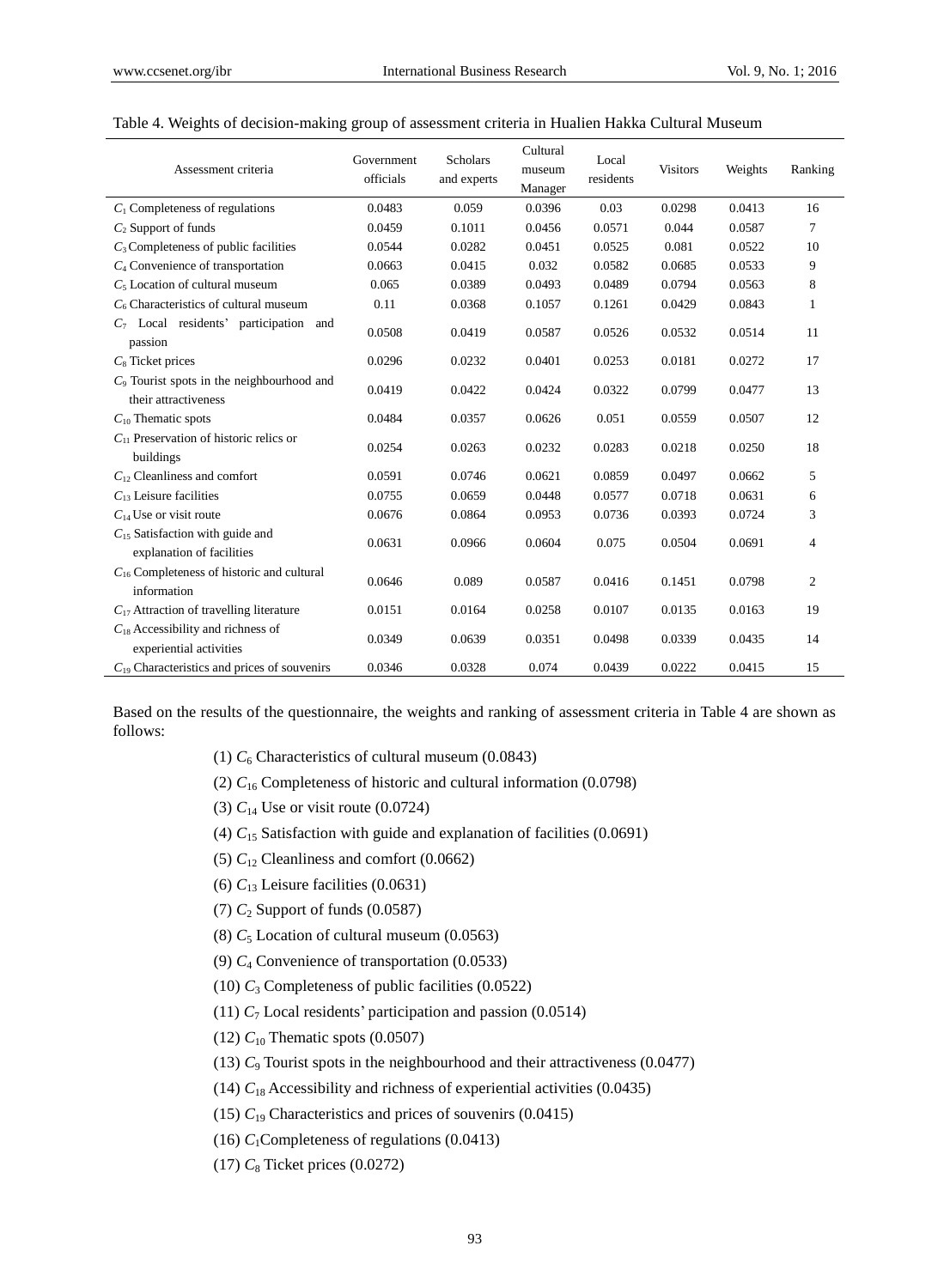$\overline{\phantom{0}}$ 

- (18) *C*<sup>11</sup> Preservation of historic relics or buildings (0.025)
- (19)  $C_{19}$  Attraction of travelling literature (0.0163)
- c) Decision making of the optimal development strategy and discussion of results

Cultural museums' development strategies can be restricted by funds and manpower, and might not be practiced at the same time. Thus, it is important to distinguish the importance and urgency of the strategies, in order to adjust the operational guidelines of the museums. This section focuses on Co-opetition Strategies upon TOWS, which are scored by experts and scholars in related fields. By using Simple Additive Weight Method, SAW, as shown in Step 9, the advantages and disadvantages of the cultural museum's development strategies are analyzed, as shown in Table 5. According to the ranking, the strategies are used as reference for the following operation.

|                                              | <b>Strengths</b>                                 |                                                        |  |  |  |  |
|----------------------------------------------|--------------------------------------------------|--------------------------------------------------------|--|--|--|--|
| <b>Internal factors</b>                      | $S_1$ . Independence of the museum.              | <b>Weakness</b>                                        |  |  |  |  |
|                                              | $S2$ . More sufficient funds and manpower        | $W_1$ . Lack of thematic culture.                      |  |  |  |  |
|                                              | resources.                                       | $W_2$ . Common space with offices: thus, the           |  |  |  |  |
|                                              | $S_3$ . Start of industrial channel platform.    | display space is insufficient.                         |  |  |  |  |
|                                              | $S4$ . Complete and experienced volunteer        | $W_3$ . Lack of parking spaces.                        |  |  |  |  |
| <b>External factors</b>                      | organization.                                    | W <sub>4</sub> . Lack of development of related goods. |  |  |  |  |
|                                              | $S_5$ . Residents' use rate is high.             |                                                        |  |  |  |  |
|                                              | $SO1$ . Promotion as total information           |                                                        |  |  |  |  |
|                                              | window of Hakka culture in Hualien               |                                                        |  |  |  |  |
|                                              | County (0.774).                                  |                                                        |  |  |  |  |
|                                              | SO <sub>2</sub> . Construction of featured Hakka |                                                        |  |  |  |  |
|                                              | culture community in northern area               | $WO1$ . Construction of large-scale cultural           |  |  |  |  |
|                                              | and influence on other public and                | region as "Hualien Hakka Cultural                      |  |  |  |  |
| Opportunities                                | private museums in the                           | Park" with Nanpu Park (0.779).                         |  |  |  |  |
| $O1$ . Leading role of Hakka cultural        | neighbourhood (0.724).                           | $WO2$ . Increase of parking spaces (0.755).            |  |  |  |  |
| community in northern area.                  | $SO3$ . Marketing of unique Hakka culture in     | WO <sub>3</sub> . Construction of Hakka cultural brand |  |  |  |  |
| $O_2$ Jian Township is entrance of Hakka     | the east to attract global Hakka                 | by joint operation of the cultural                     |  |  |  |  |
| townships in the north of the valley.        | tourists' visit and exchange in Taiwan           | museums $(0.722)$ .                                    |  |  |  |  |
| $O_3$ . International tourism resources of   | $(0.471)$ .                                      | $WO4$ . Development of special festival                |  |  |  |  |
| Hualien help connection with global          | $SO4$ . Implementation of multi-operation of     | experiential goods by cooperation                      |  |  |  |  |
| Hakka organizations.                         | the cultural museum (0.682).                     | with the community $(0.692)$ .                         |  |  |  |  |
|                                              | $SO_5$ . Online promotion of micro-film of       | $WO5$ . Implementation of artists' installations       |  |  |  |  |
|                                              | united project of cultural museums               | $(0.672)$ .                                            |  |  |  |  |
|                                              | $(0.653)$ .                                      |                                                        |  |  |  |  |
|                                              | $SO_6$ . United exposition with Fenglin Hakka    |                                                        |  |  |  |  |
|                                              | Cultural museum and Yuli Hakka                   |                                                        |  |  |  |  |
|                                              | Cultural museum (0.627).                         |                                                        |  |  |  |  |
|                                              | $ST1$ . Promotion of joint exposition and        |                                                        |  |  |  |  |
|                                              | operation of cultural museums by Sky             | $WT1$ . Construction of Hakka community                |  |  |  |  |
|                                              | Mending Day, Tung Blossom Festival               | culture by treating the aged in the                    |  |  |  |  |
| <b>Threats</b>                               | and local festivals (0.765).                     | community as the masters and                           |  |  |  |  |
| $T_1$ . There are few visitors.              | $ST2$ . In-depth trip of joint itinerary by      | attracting young people using craft                    |  |  |  |  |
| $T_2$ . The cultural museum is not connected | characteristics of cultural museums.             | classrooms $(0.823)$ .                                 |  |  |  |  |
| with the spots in the neighbourhood.         | regional landscape and festivals                 | $WT2$ . Attracting tourists by cooperation with        |  |  |  |  |
| $T_3$ . Direct funds from central government | $(0.853)$ .                                      | the travel industry $(0.711)$ .                        |  |  |  |  |
| to the cultural museums of townships,        | $ST_3$ . Promotion by semi-payment activities    | $WT3$ . Construction of a cloud window by              |  |  |  |  |
| and it is difficult to integrate the         | $(0.694)$ .                                      | county government, city office and                     |  |  |  |  |
| resources of the cultural museums.           | $ST4$ . Implementation of off-campus             | DOC (0.809).                                           |  |  |  |  |
|                                              | instruction of junior high and                   | $WT4$ . Construction of a marketing platform           |  |  |  |  |
|                                              | elementary schools (0.688).                      | of cross-industry alliance (0.768).                    |  |  |  |  |
|                                              |                                                  |                                                        |  |  |  |  |
|                                              |                                                  |                                                        |  |  |  |  |

Table 5. The optimal TOWS strategy matrix of Hualien Hakka cultural museum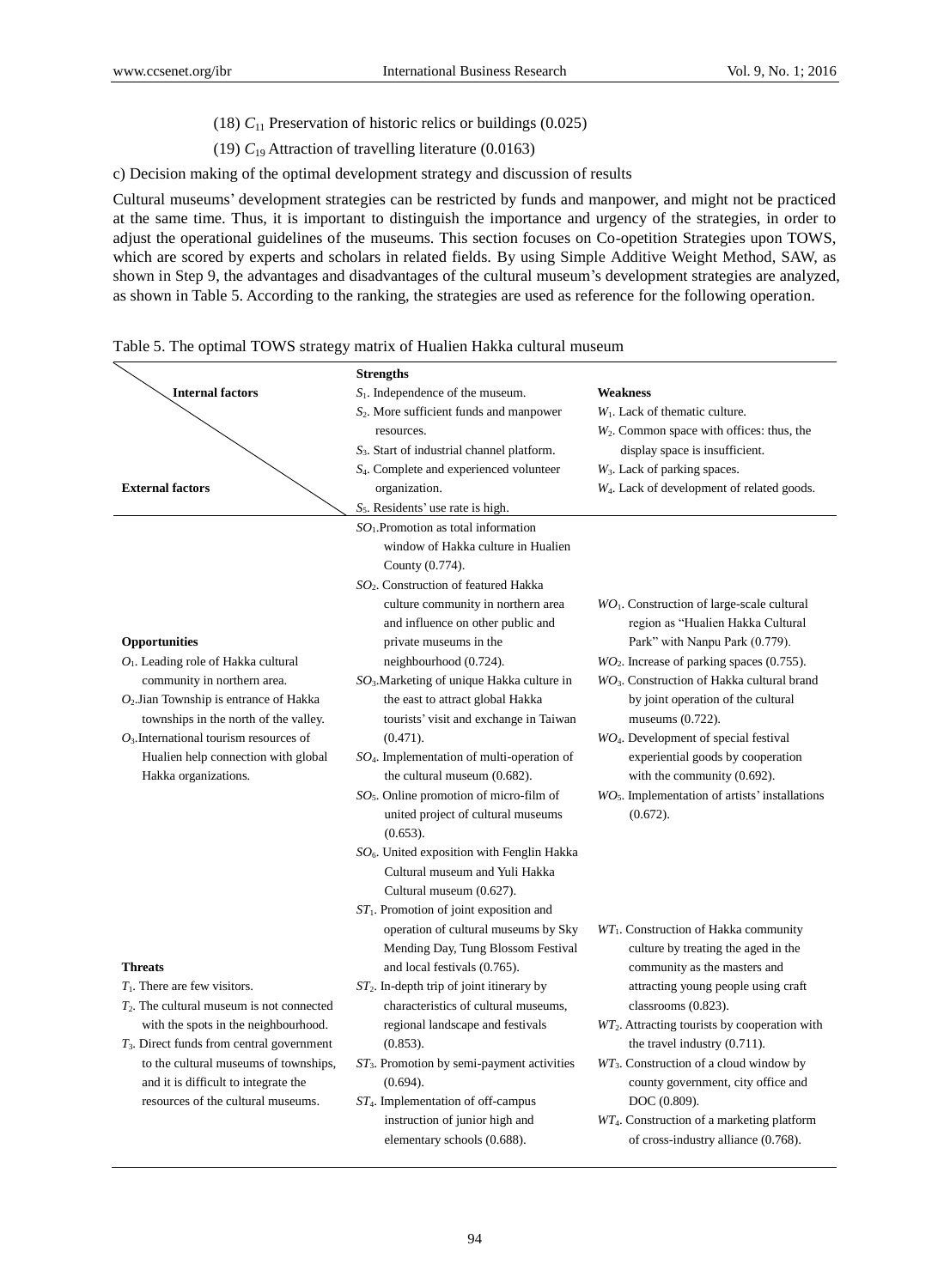With regard to the SO strategies of the Hualien Hakka Cultural Museum, the priority is  $SO_1$  "promotion as total information window of Hakka culture in Hualien County" (0.774), followed by *SO*<sup>2</sup> "construction of featured Hakka culture community in northern area and influence on other public and private museums in the neighbourhood" (0.724), *SO*<sub>4</sub> "implementation of multi-operation of the cultural museum" (0.682), *SO*<sub>5</sub> "online promotion of micro-film of united project of cultural museums" (0.635), *SO*<sup>6</sup> "united exposition with Fenglin Hakka Cultural museum and Yuli Hakka Cultural museum" (0.627) and *SO*<sup>3</sup> "marketing of unique Hakka culture in the east to attract global Hakka tourists' visit and exchange in Taiwan" (0.471).

As regards WO strategies, the priority is  $WO<sub>1</sub>$ , "construction of large-scale cultural region with Nanpu Park [Hualien Hakka Cultural Park]" (0.779), followed by *WO*<sub>2</sub> "increase of parking spaces" (0.755), *WO*<sub>3</sub> "construction of Hakka culture brand by joint operation of the cultural museums" (0.722), *WO*<sup>4</sup> "development of special festival experiential goods by cooperation with community" ( $0.692$ ) and  $WO<sub>5</sub>$  "implementation of artists" installations" (0.672).

As to ST strategies, the priority is  $ST_2$  "in-depth trip of joint itinerary by characteristics of cultural museums, regional landscape and festivals" (0.853) followed by *ST*<sup>1</sup> "promotion of joint exposition and operation of cultural museums by Sky Mending Day, Tung Blossom Festival and local festivals" (0.765), *ST*<sup>3</sup> "promotion by semi-payment activities" (0.694) and *ST*<sub>4</sub> "implementation of off-campus instruction of junior high and elementary schools" (0.688).

As to WT strategies, the priority is *WT*<sup>1</sup> "construction of Hakka community culture by treating the aged in the community as the masters and attracting young people using craft classrooms" (0.823) followed by *WT*<sup>3</sup> "construction of cloud window by county government, city office and DOC" (0.809), *WT*<sup>4</sup> "construction of marketing platform of cross-industry alliance" (0.768) and *WT*<sub>2</sub> "attraction of tourists by cooperation with travel industry" (0.711).

Although the demands of industry, government and academia may differ, the goals should be the same. The industry focuses on profits, local governments aim to provide public service and academia and research units should promote research findings. They all intend to provide good service for the public. The driver of the large-scale leisure and tourism industry upon local cultural museums and festivals is local government, which should have the belief to promote local features. In order to accomplish this mission, they must have dedicated teams and the participation of industry and academia, as shown in Figure 7. The activities can be measured via quantitative economic benefits or non-quantitative benefits to create profits for local governments.



Figure 7. Cooperation among industry, government and academia of local industry

## **4. Conclusion**

Through a literature review, investigation of cultural museums, local forums, visits to cultural museums and community workshops, this study has generalized the key factors of the internal strengths and weaknesses of Hualien Hakka Cultural Museum as manpower, administration, organizational management, operational belief, financial structure, positioning of cultural museums, facilities of cultural museums and marketing. The key external opportunities and threats are transportation, the location of the cultural museum, subsidy, tourists, laws and community cooperation.

The SWOT analysis identified the internal strengths and weaknesses in the operation of cultural museums and external opportunities and threats. Finally, the TOWS matrix and ANP revealed the content of the Co-opetition Strategy for operation of cultural museums: (1) SO strategies to obtain external opportunities using the strengths of cultural museums, the priority is *SO*<sup>1</sup> "promotion as total information window of Hakka culture in Hualien County" (0.774); (2) WO strategies to overcome internal weaknesses using the external opportunities of cultural museums, the priority is *WO*1, "construction of large-scale cultural region with Nanpu Park (Hualien Hakka Cultural Park)" (0.779); (3) ST strategies to avoid external threats using the internal strengths of cultural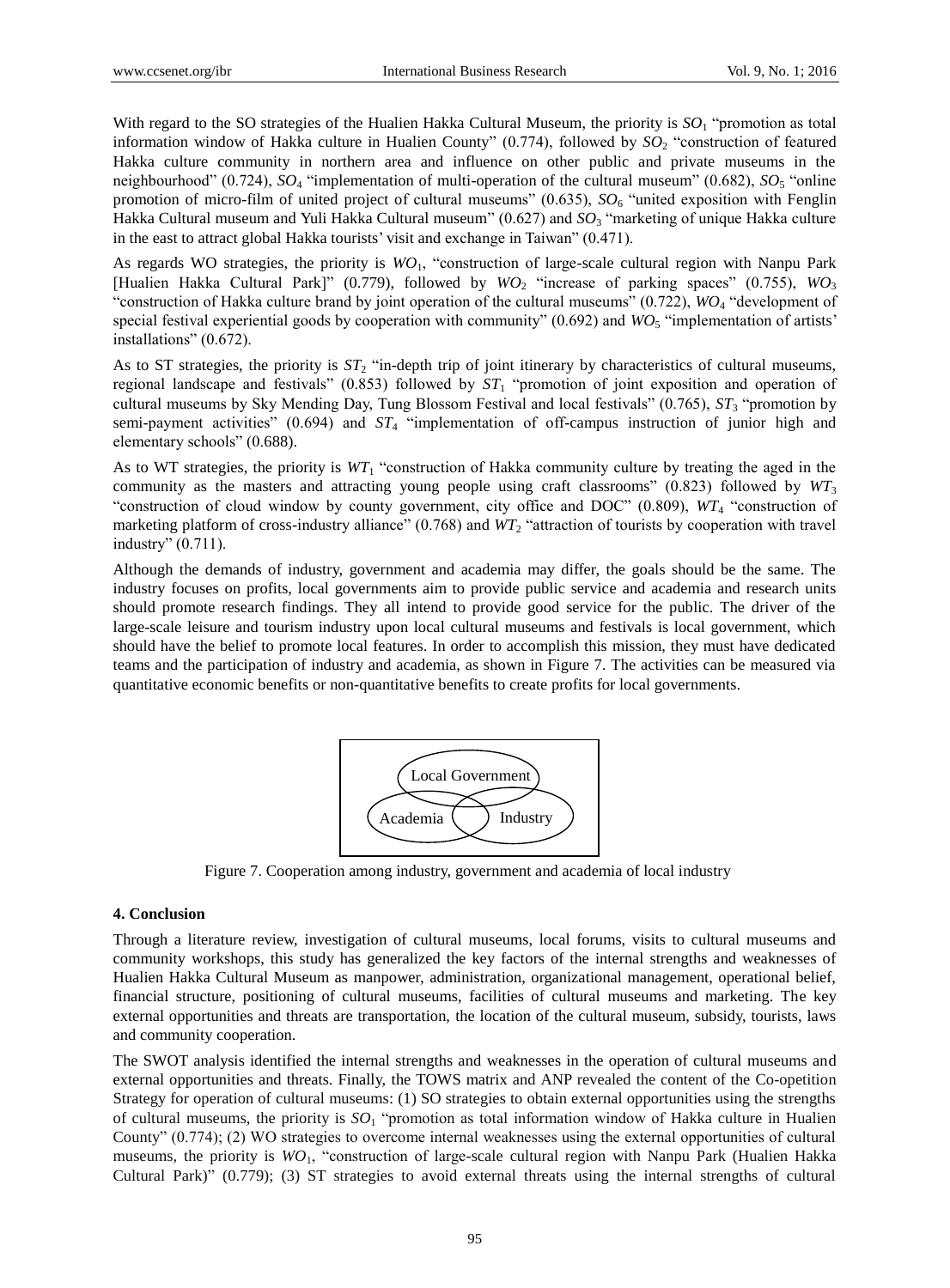museums, the priority is *ST*<sub>2</sub> "in-depth trip of joint itinerary by characteristics of cultural museums, regional landscape and festivals" (0.853); (4) WT strategies to avoid external threats by reducing the internal weaknesses of cultural museums, the priority is *WT*<sup>1</sup> "construction of Hakka community culture by treating the aged in the community as the masters and attracting young people using craft classrooms" (0.823).

The findings can serve as a reference for future operation and development of the Hualien Hakka Cultural Museum.

## **Acknowledgments**

The work described in this article was substantially supported by a grant from the Research Hakkanese culture relics museums of the Hualien County Government, Taiwan [Project No. HAKKA10106]. Next, the author thank Sung-Ken Kao and Yung-Ching Wu for research assistance. Finally, the author would like to express gratitude for the detailed attention and valuable feedback from the two reviewers, and the suggestions and encouragement from the editorial team during the review period.

## **References**

- Allen, J., O' Toole, W., McDonnell, I., & Harris, R. (2002). *Festival and special events management* (2nd ed.). Milton: John Wiley & Sons Australia.
- Akli Achabou, M., & Selma, T. (2009). The institutional environment in the strategic decision of the emerging companies: The case of the Algerian sugar industry. *Journal of Multi-Criteria Decision Analysis, 16*(5-6), 139-148. <http://dx.doi.org/10.1002/mcda.449>
- Aoyama, Y. (2009). Artists, Tourists, and the State: Cultural Tourism and the Flamenco Industry in Andalusia, Spain. *International Journal of Urban and Regional, 33*(1), 80-104. <http://dx.doi.org/10.1111/j.1468-2427.2009.00846.x>
- Atta-Ur-Rahman, Amir, N. K., & Zulfiqar, A. (2012). Evaluation of the Chashma Right Bank irrigation project and strategy formulation using the SWOT approach. *Irrigation and Drainage, 61*(4), 464-476. <http://dx.doi.org/10.1002/ird.682>
- Belmondo, Cécile, & Caroline, S. R. (2015). Negotiating language, meaning and intention: Strategy infrastructure as the outcome of using a strategy tool through transforming strategy objects. *British Journal of Management, 26*(S1), S90-S104. <http://dx.doi.org/10.1111/1467-8551.12070>
- David, F. R. (1997). *Concept of Strategic Management (7th ed).* Englewood Cliffs, N. J.: Prentice-Hall.
- Falassi, A. (1987). *Time out of time, Essays on Festival.* U.S.A. University of New Mexico Press.
- Frost, & Frederick, A. (2003). The use of strategic tools by small and medium-sized enterprises: an Australasian study. *Strategic Change, 12*(1), 49-62. <http://dx.doi.org/10.1002/jsc.607>
- Getz, D. (1991). *Festivals, Special events and tourism.* New York: Van Nostrand Reinhold.
- Getz, D. (1997). *Event Management and Event Tourism.* New York: Cognizant Communication Corp.
- Greg, R. (1996). Production and Consumption of European Cultural Tourism. *Annals of Tourism Research, 23*(2), 261-283. [http://dx.doi.org/10.1016/0160-7383\(95\)00063-1](http://dx.doi.org/10.1016/0160-7383(95)00063-1)
- Hall, C. M. (1992). *Hallmark tourist events: Impact, management and planning.* London: Belhaven Press.
- Heilbrun, J., & Gray, C. M. (2001). *The Economics of Art and Culture* (2nd ed). UK: Cambridge University Press. <http://dx.doi.org/10.1017/CBO9780511754135>
- Jafari, J. (1996). Tourism and culture: An inquiry into paradoxes. Proceedings of round table debate 011 culture, tourism. *Development: Crucial Issues for the Cel1tury,* 43-47. UNESCO: Paris.
- [Van,](http://xueshu.baidu.com/s?wd=author%3A%28van%20Wijngaarden%20Jeroen%20D.%20H.%29%20&tn=SE_baiduxueshu_c1gjeupa&ie=utf-8&sc_f_para=sc_hilight%3Dperson) W. J. D. H.[, Scholten](http://xueshu.baidu.com/s?wd=author%3A%28Scholten%20Gerard%20R.%20M.%29%20&tn=SE_baiduxueshu_c1gjeupa&ie=utf-8&sc_f_para=sc_hilight%3Dperson), G. R. M., & [Van,](http://xueshu.baidu.com/s?wd=author%3A%28van%20Wijk%20Kees%20P.%29%20&tn=SE_baiduxueshu_c1gjeupa&ie=utf-8&sc_f_para=sc_hilight%3Dperson) W. K. P. (2012). Strategic analysis for health care organizations: the suitability of the SWOT-analysis. *The International Journal of Health Planning and Management, 27*(1), 34-49.<http://dx.doi.org/10.1002/hpm.1032>
- Kearns, K. P. (2006). From comparative advantage to damage control: Clarifying strategic issues using swot analysis. *Nonprofit Management and Leadership, 3*(1), 3-22. <http://dx.doi.org/10.1002/nml.4130030103>
- Lin, M. C. (2015). Co-opetition Strategy Model of Hakkanese Culture Relics Museums. *International Journal of Management Sciences,* 5(1), 85-101. Retrieved from <http://www.rassweb.com/archive-details-vol-5-issue-1-ijms/>
- MacCrimmon, K. R. (1968). Decision-making among multiple-attribute alternatives: A survey and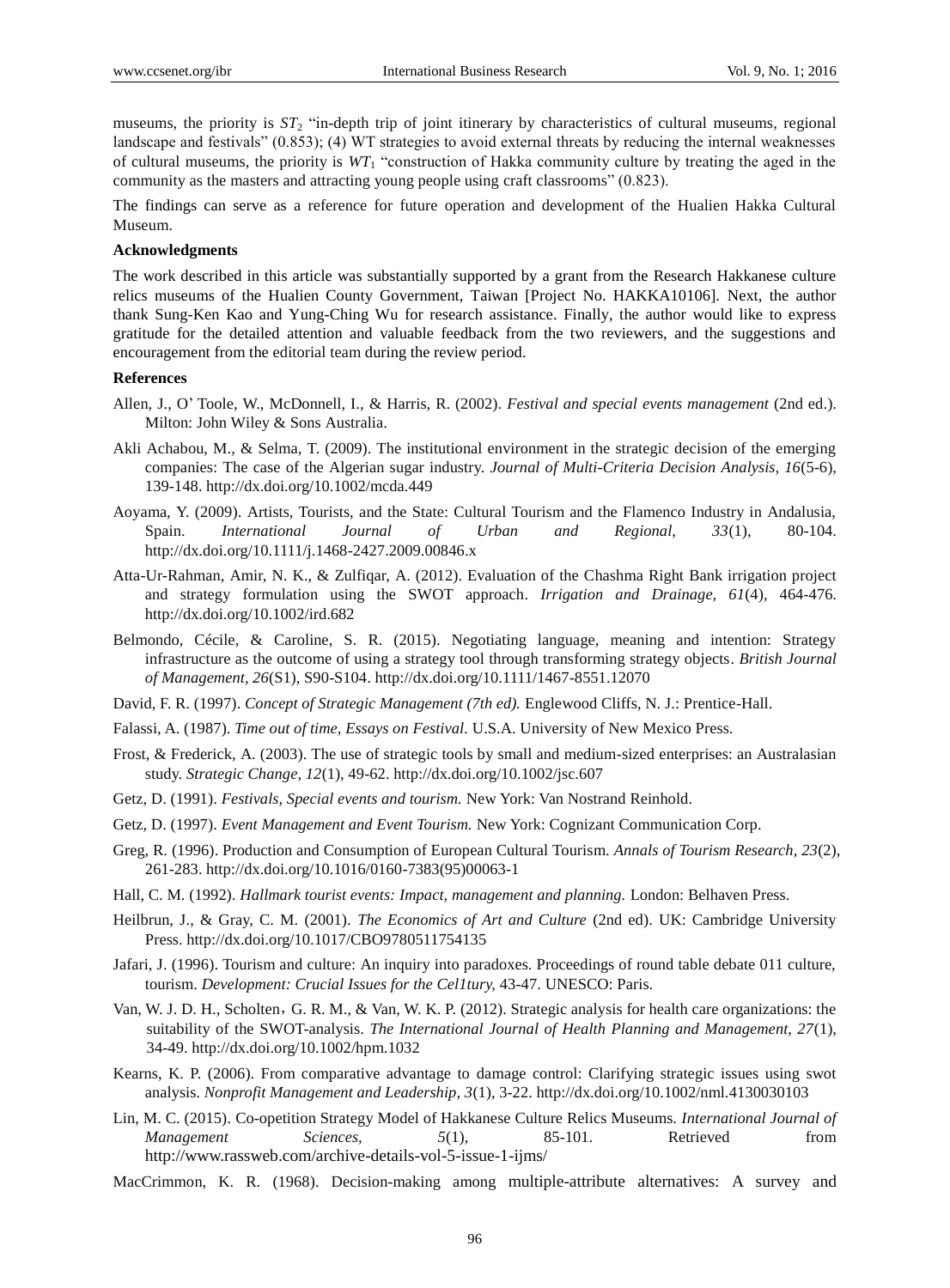consolidated approach, RAND Memorandum, RM-4823-ARPA.

- Picard, M. (1996). *Bali: Cultural Tourism and Touristic Culture.* Singapore: Archipelago Press.
- Picard, D., & Robinson, M. (2006). *Festivals, tourism and social change.* Clevedon: Channel View.
- Poria, Y., Butler, R., & Airey, D. (2003). The core of heritage tourism. *Annals of Tourism Research, 30*(1), 238-254. [http://dx.doi.org/10.1016/S0160-7383\(02\)00064-6](http://dx.doi.org/10.1016/S0160-7383(02)00064-6)
- Prentice, R., & Andersen, V. (2003). Festival as Creative Destination. *Annals of Tourism Research, 30*(1), 7-30. [http://dx.doi.org/10.1016/S0160-7383\(02\)00034-8](http://dx.doi.org/10.1016/S0160-7383(02)00034-8)
- Proctor, T. (1997). Establishing a strategic direction: A review. *Management Decision, 35*(2), 143-154. <http://dx.doi.org/10.1108/00251749710160304>
- Proctor, T. (2000). Management tools strategic marking management for health management: cross impact matrix and TOWS. *Journal of Management in Medicine, 14*(1), 47-56. <http://dx.doi.org/10.1108/02689230010340552>
- Quinn, B. (2009). Festivals, events and tourism. In: T.J amal, & M. Robinson (Eds.), *The sage handbook of tourism studies.* <http://dx.doi.org/10.4135/9780857021076.n27>
- Ramos, P., Salazar, A., & Gomes, J. (2000). Trends in Portuguese tourism: A content analysis of association and trade representative perspectives. *International Journal of Contemporary Hospitality Management, 12*(7), 409-419. <http://dx.doi.org/10.1108/09596110010347266>
- Robinson, M., Picard, D., & Long, P. (2004). Festival tourism: Producing, translating, and consuming expressions of culture(s). *Introduction. Event Management, 8*(4), 187-189. <http://dx.doi.org/10.3727/1525995031436836>
- Rodrigo C. D., Paiva, M. T. D., & Faisal, H. (2015). Spatiotemporal interpolation of discharge across a river network by using synthetic SWOT satellite data. *Water Resources Research, 51*(1), 430-449. <http://dx.doi.org/10.1002/2014WR015618>
- Sanchis-Palacio, Joan, R., & Amparo, M. (2011). Strategic diagnosis of Spanish farming cooperative credit sections: A SWOT analysis. *Annals of Public and Cooperative Economics, 82*(2), 167-186. <http://dx.doi.org/10.1111/j.1467-8292.2011.00435.x>
- Schroeder, A., Minocha, S., & Schneider, C. (2010). The strengths, weaknesses, opportunities and threats of using social software in higher and further education teaching and learning. *Journal of Computer Assisted Learning, 26*(3), 159-174. <http://dx.doi.org/10.1111/j.1365-2729.2010.00347.x>
- Throsby, D. (2001). *Economics and Culture.* Cambridge: Cambridge Unversity Press.
- Uysal, M., & Hagan, L. A. R. (1993). Motivation of pleasure travel and tourism. In Khan et al. (Eds.), *Encyclopedia of Hospitality and Tourism.* New York: VNR.
- Uysal, M., Gahan, L., & Martin, B. (1994). An Examination of Event Motivations: A Case Study. *Festival Management & Event Tourism, 1*(1), 5-10. Retrieved from <http://www.ingentaconnect.com/content/cog/fmet/1993/00000001/00000001/art00002>
- Weiler, B., & Hall, C. M. (1992). Introduction: What's Special About Special Interest Tourism? In B. Weiler, & C. M. Hall (Eds), *Special Interest Tourism* (pp. 1-14)*.* London: Belhaven Press.
- Weihrich, H. (1982). The TOWS matrix tool for situational analysis. *Long Range Planning, 15*(2), 54-66. [http://dx.doi.org/10.1016/0024-6301\(82\)90120-0](http://dx.doi.org/10.1016/0024-6301(82)90120-0)
- Weihrich, H. (1993). Daimler-Benz's Move towards the Next Century with the TOWS matrix. *European Business Review, 93*(1), 4-11. <http://dx.doi.org/10.1108/EUM0000000001906>
- WTTC. (2014). World Economic Impact Report. Retrieved from <http://www.wttc.org/research/economic-impact-research/regional-reports/world/>
- Willim, F. T. (1997). *Global Tourism: The next decade.* London: Butterworth Heinemann.
- Xie, P. F. (2004). Visitors' Perceptions of Authenticity at a rural Heritage Festival: A Case Study. *Event Management, 8*(3), 151-160. <http://dx.doi.org/10.3727/1525995031436908>
- Zeppei, H., & Hall, C. M. (1992). Art and heritage tourism. In B. Weiler, & C. M. Hall (Eds), *Special Interest Tourism* (pp. 47-68)*.* London Belhaven.